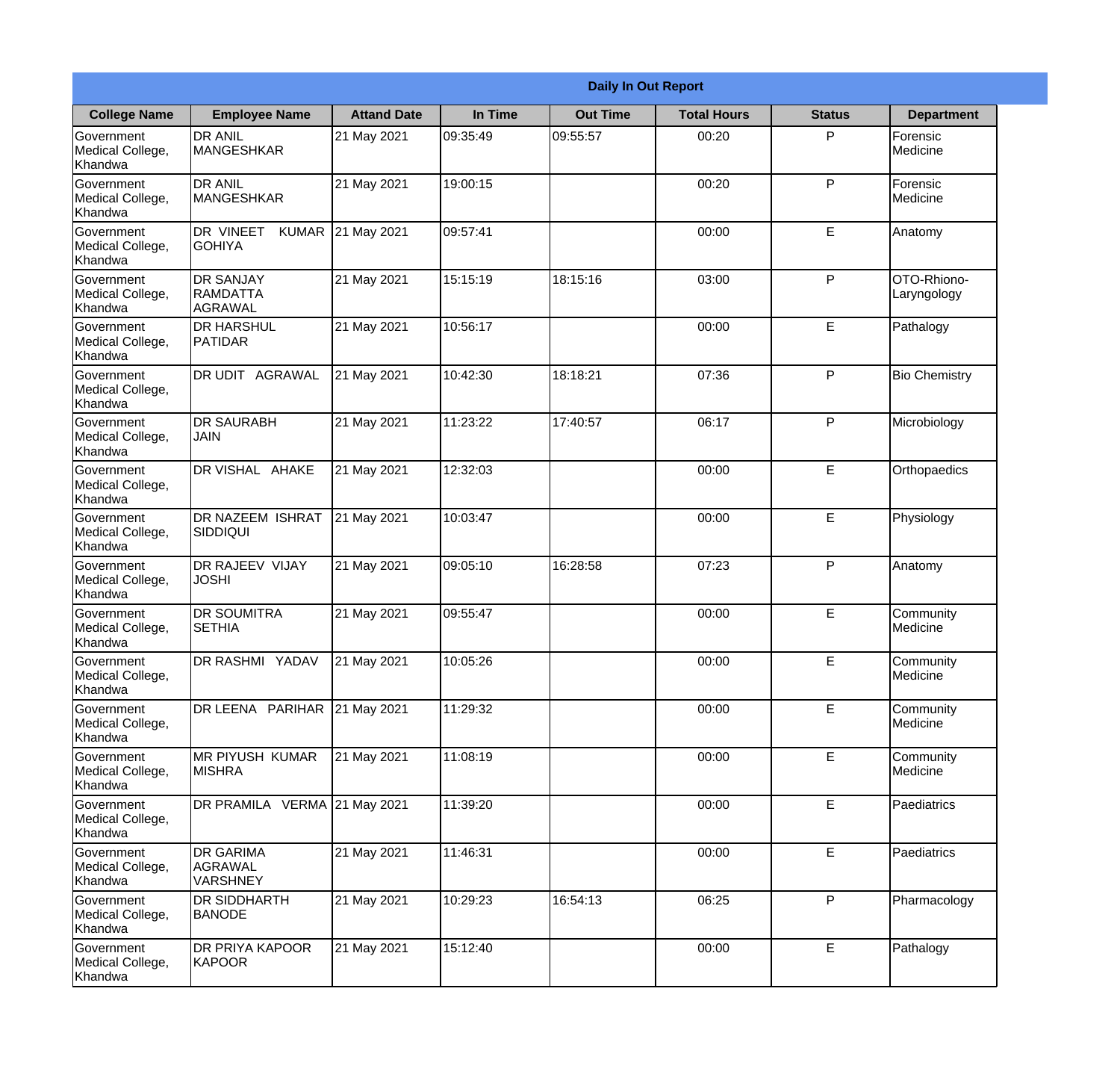| <b>Designation</b>                  | <b>Category</b>     |
|-------------------------------------|---------------------|
| <b>Assistant Professor</b>          | Para Clinical       |
| <b>Assistant Professor</b>          | Para Clinical       |
| Professor                           | Non Clinical        |
| Professor                           | Clinical            |
| <b>Assistant Professor</b>          | Para Clinical       |
| Associate Professor Non Clinical    |                     |
| Associate Professor Para Clinical   |                     |
| Assistant Professor   Clinical      |                     |
| Professor                           | <b>Non Clinical</b> |
| <b>Assistant Professor</b>          | Non Clinical        |
| <b>Assistant Professor</b>          | Para Clinical       |
| Assistant Professor   Para Clinical |                     |
| <b>Assistant Professor</b>          | Para Clinical       |
| Statistician                        | Para Clinical       |
| Professor                           | Clinical            |
| Associate Professor Clinical        |                     |
| Associate Professor   Para Clinical |                     |
| Demonstrator/Tutor   Para Clinical  |                     |

## **Daily In Out Report**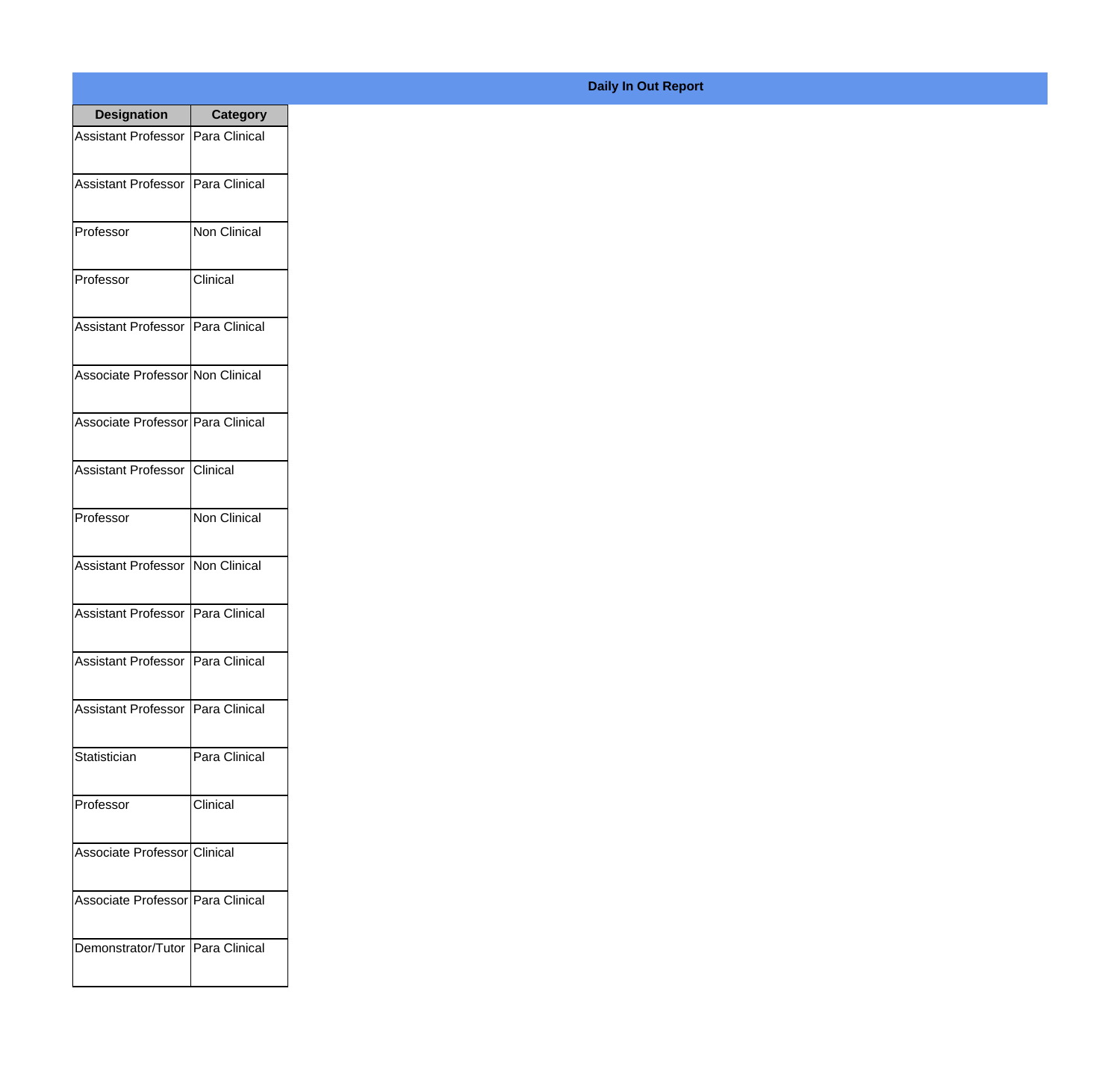|                                                   | <b>Daily In Out Report</b>                              |             |          |          |       |    |                             |  |
|---------------------------------------------------|---------------------------------------------------------|-------------|----------|----------|-------|----|-----------------------------|--|
| <b>Government</b><br>Medical College,<br>Khandwa  | <b>DR SAPNA</b><br><b>IMAHESHRAM</b>                    | 21 May 2021 | 11:05:05 |          | 00:00 | E. | Community<br>Medicine       |  |
| Government<br>Medical College,<br>Khandwa         | <b>DR NISHA</b><br><b>KAITHWAS</b>                      | 21 May 2021 | 10:29:00 | 13:35:13 | 03:06 | P  | Psychiatry                  |  |
| <b>Government</b><br>Medical College,<br>Khandwa  | DR SHAIKH M.KHALIQ 21 May 2021                          |             | 11:26:24 |          | 00:00 | E  | <b>Bio Chemistry</b>        |  |
| <b>Government</b><br>Medical College,<br>Khandwa  | <b>DR NITESHKUMAR</b><br>IKISHORILAL<br><b>IRATHORE</b> | 21 May 2021 | 09:30:46 | 19:00:24 | 09:30 | P  | Pharmacology                |  |
| <b>Sovernment</b><br>Medical College,<br>Khandwa  | <b>DR SANGEETA</b><br><b>CHINCHOLE</b>                  | 21 May 2021 | 10:54:46 |          | 00:00 | E  | Physiology                  |  |
| Government<br>Medical College,<br>Khandwa         | DR NISHA MANDLOI<br>IPANWAR                             | 21 May 2021 | 10:06:45 |          | 00:00 | E  | Obstetrics &<br>Gynaecology |  |
| <b>IGovernment</b><br>Medical College,<br>Khandwa | <b>DR SATISH</b><br><b>CHANDEL</b>                      | 21 May 2021 | 11:36:44 |          | 00:00 | E  | Pharmacology                |  |
| <b>IGovernment</b><br>Medical College,<br>Khandwa | <b>DR MUKTESHWARI</b><br>IGUPTA                         | 21 May 2021 | 11:34:16 | 18:30:25 | 06:56 | P  | Pharmacology                |  |
| Government<br>Medical College,<br>Khandwa         | <b>DR PURTI AGARWAL</b><br>SAINI                        | 21 May 2021 | 10:40:11 |          | 00:00 | E  | Pathalogy                   |  |